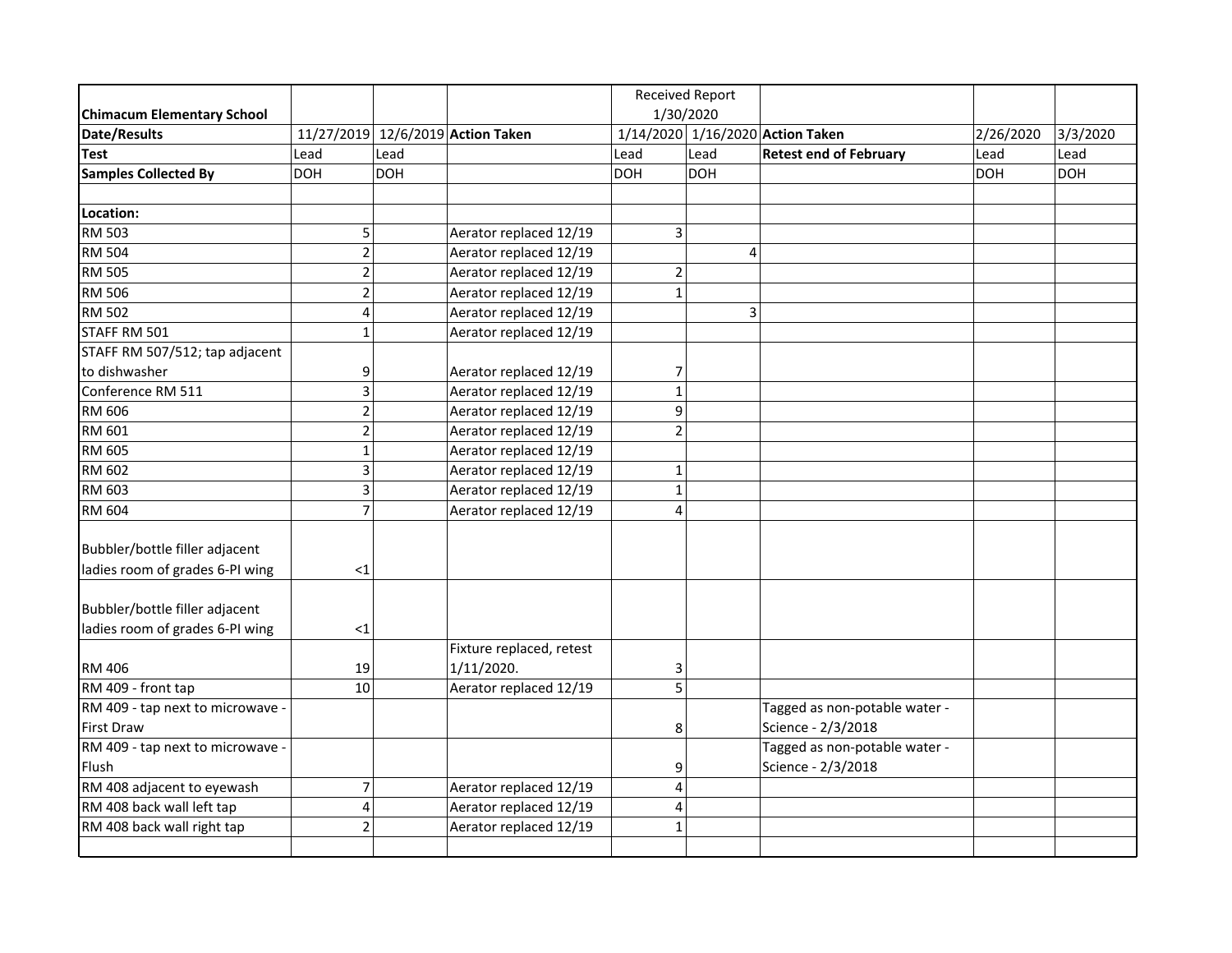| <b>Chimacum Elementary School</b>   |                |            | <b>Received Report</b>            |                |            |                                  |                |                |
|-------------------------------------|----------------|------------|-----------------------------------|----------------|------------|----------------------------------|----------------|----------------|
| Date/Results                        |                |            | 11/27/2019 12/6/2019 Action Taken |                |            | 1/14/2020 1/16/2020 Action Taken | 2/26/2020      | 3/3/2020       |
| <b>Test</b>                         | Lead           | Lead       |                                   | Lead           | Lead       | <b>Retest end of February</b>    | Lead           | Lead           |
| <b>Samples Collected By</b>         | <b>DOH</b>     | <b>DOH</b> |                                   | <b>DOH</b>     | <b>DOH</b> |                                  | <b>DOH</b>     | <b>DOH</b>     |
|                                     |                |            |                                   |                |            |                                  |                |                |
| Location:                           |                |            |                                   |                |            |                                  |                |                |
| Bubbler/bottle filler near double   |                |            |                                   |                |            |                                  |                |                |
| doors labeled 431                   | $<$ 1          |            | Aerator replaced 12/19            |                |            |                                  |                |                |
| Bubbler/bottle filler near double   |                |            |                                   |                |            |                                  |                |                |
| doors labeled 431                   | $<$ 1          |            | Aerator replaced 12/19            |                |            |                                  |                |                |
|                                     |                |            |                                   |                |            |                                  |                |                |
| RM 704: Elementary food service     |                |            |                                   |                |            |                                  |                |                |
| double sink tap - First Draw        | 9              |            | Aerator replaced 12/19            | $\overline{7}$ |            |                                  | 5              |                |
|                                     |                |            |                                   |                |            |                                  |                |                |
| RM 704: Elementary food service     |                |            |                                   |                |            |                                  |                |                |
| double sink tap - Flush             |                |            |                                   |                |            |                                  | 2              |                |
|                                     |                |            |                                   |                |            |                                  |                |                |
| RM 704: Elementary food service     |                |            |                                   |                |            | Spring Sprayer replaced -        |                |                |
| sink: pot filler/spring spout       |                |            |                                   | 11             |            | 2/3/2020                         |                |                |
|                                     |                |            |                                   |                |            |                                  |                |                |
| RM 704: Elementary food service     |                |            | Parts replaced, retest            |                |            |                                  |                |                |
| single back sink - First Draw       | 109            |            | 1/11/2020.                        | 52             |            | Replaced entire unit - 2/3/2020  | TB             | 7 <sup>1</sup> |
|                                     |                |            |                                   |                |            |                                  |                |                |
| RM 704: Elementary food service     |                |            |                                   |                |            |                                  |                |                |
| single back sink - Flush            |                |            |                                   | 8              |            | Replaced entire unit - 2/3/2020  | $\overline{2}$ |                |
| RM 704: Elementary food service     |                |            |                                   |                |            |                                  |                |                |
| sinlge back sink: pot filler/spring |                |            |                                   |                |            | Spring Sprayer replaced -        |                |                |
| sprout                              |                |            |                                   | 11             |            | 2/3/2020                         | 3              |                |
| Elementary food service hand        |                |            |                                   |                |            |                                  |                |                |
| wash sink                           |                |            |                                   | $\overline{7}$ |            |                                  |                |                |
|                                     |                |            |                                   |                |            |                                  |                |                |
| Elementary office bubblers: high    | 1              |            |                                   |                |            |                                  |                |                |
|                                     |                |            |                                   |                |            |                                  |                |                |
| Elementary office bubblers: low     | 1              |            |                                   |                |            |                                  |                |                |
| RM 727: Office health room          | 10             |            | Aerator replaced 12/19            | 4              |            |                                  |                |                |
| Office RM 730                       | 5              |            | Aerator replaced 12/19            | 5              |            |                                  |                |                |
| RM 701: Band Room                   | $\overline{4}$ |            | Aerator replaced 12/19            | 4              |            |                                  |                |                |
| Performing Arts wing; low           |                |            |                                   |                |            |                                  |                |                |
| bubbler                             | $<$ 1          |            |                                   |                |            |                                  |                |                |